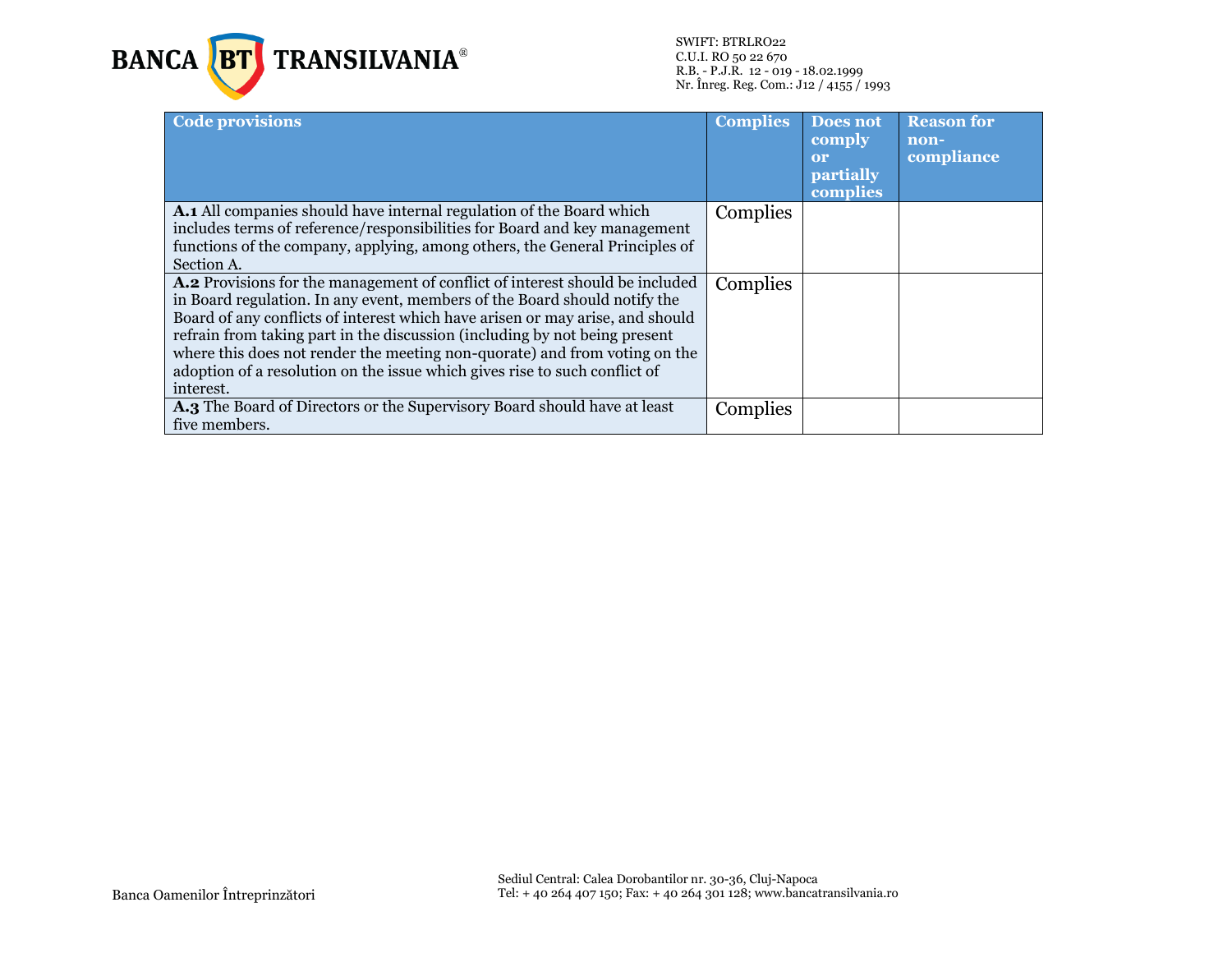

| A.4 The majority of the members of the Board of Directors should be non-<br>executive. | Complies |  |
|----------------------------------------------------------------------------------------|----------|--|
| At least one member of the Board of Directors or Supervisory Board should              |          |  |
| be independent, in the case of Standard Tier companies. Not less than two              |          |  |
| non-executive members of the Board of Directors or Supervisory Board                   |          |  |
| should be independent, in the case of Premium Tier Companies. Each                     |          |  |
| member of the Board                                                                    |          |  |
| of Directors or Supervisory Board, as the case may be, should submit a                 |          |  |
| declaration                                                                            |          |  |
| that he/she is independent at the moment of his/her nomination for                     |          |  |
| election or                                                                            |          |  |
| re-election as well as when any change in his/her status arises, by                    |          |  |
| demonstrating                                                                          |          |  |
| the ground on which he/she is considered independent in character and                  |          |  |
| judgement                                                                              |          |  |
| in practice and according to the following criteria:                                   |          |  |
| <b>A.4.1.</b> Not to be the CEO/executive officer of the company or of a company       |          |  |
| controlled                                                                             |          |  |
| by it and not have been in such position for the previous five years;                  |          |  |
| A.4.2. Not to be an employee of the company or of a company controlled by              |          |  |
| it and not have been in such position for the previous five $(5)$ years;               |          |  |
| A.4.3. Not to receive and not have received additional remuneration or                 |          |  |
| other                                                                                  |          |  |
| advantages from the company or from a company controlled by it, apart                  |          |  |
| from                                                                                   |          |  |
| those corresponding to the quality of non-executive director;                          |          |  |
| A.4.4. Is not or has not been an employee of, or has not or had not any                |          |  |
| contractual                                                                            |          |  |
| relationship, during the previous year, with a significant shareholder                 |          |  |
| of the company, controlling more than 10% of voting rights or with a                   |          |  |
| company                                                                                |          |  |
| controlled by it;                                                                      |          |  |
| A.4.5. Not to have and not have had during the previous year a business or             |          |  |
| professional relationship with the company or with a company controlled by             |          |  |
| it, either directly or as a customer, partner, shareholder, member of the              |          |  |
| Board/                                                                                 |          |  |
| Director, CEO/executive officer or employee of a company having such a                 |          |  |
| relationship if, by its substantial character, this relationship could affect          |          |  |
| his/her                                                                                |          |  |
| objectivity;                                                                           |          |  |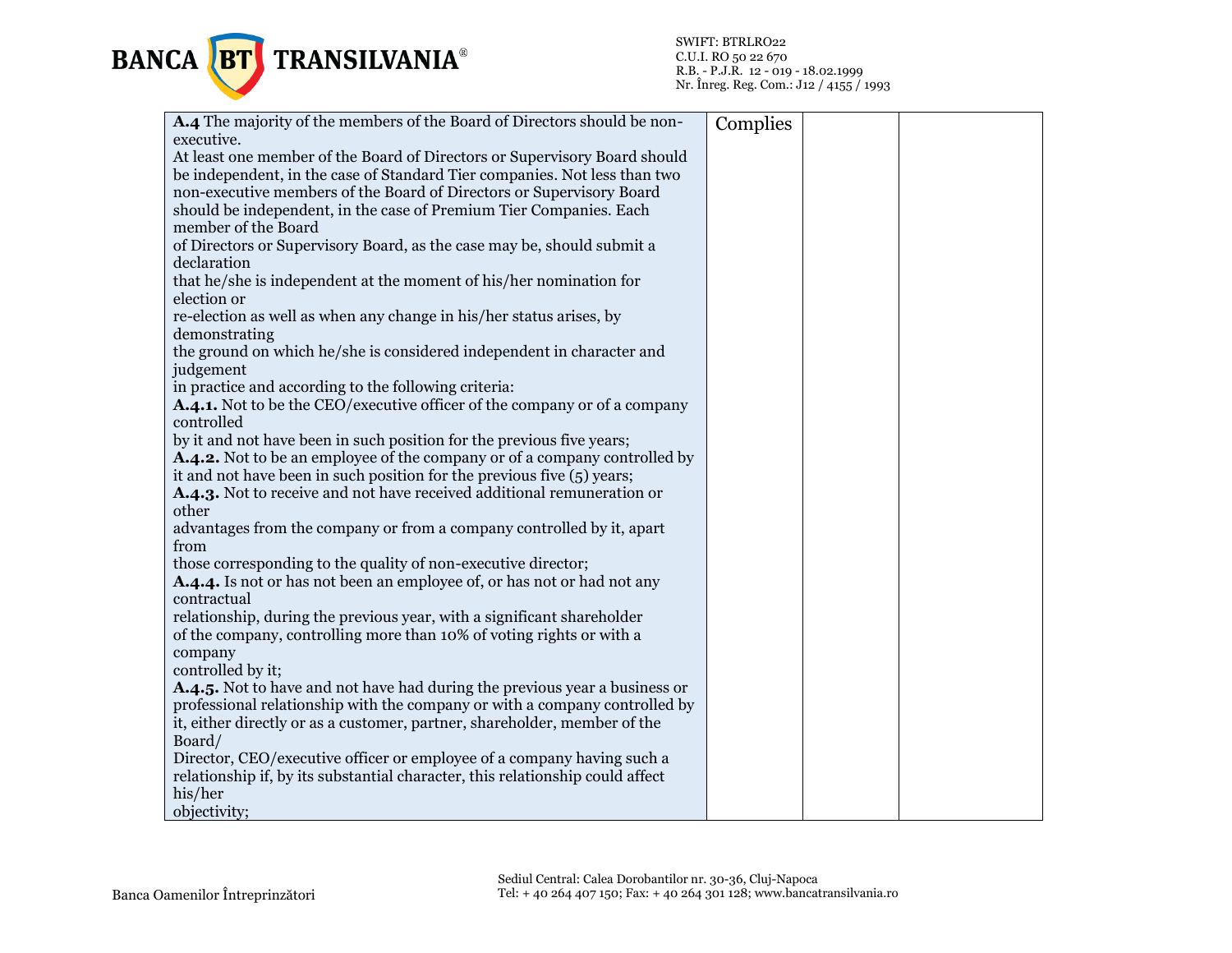

| A.4.6. Not to be and not have been in the last three years the external or<br>internal auditor or a partner or salaried associate of the current external<br>financial or internal auditor of the company or a company controlled by it;<br>A.4.7. Not to be a CEO/executive officer in another company where another<br>CEO/executive officer of the company is a non-executive director;<br>A.4.8. Not to have been a non-executive director of the company for more |          |  |
|------------------------------------------------------------------------------------------------------------------------------------------------------------------------------------------------------------------------------------------------------------------------------------------------------------------------------------------------------------------------------------------------------------------------------------------------------------------------|----------|--|
| than twelve years;                                                                                                                                                                                                                                                                                                                                                                                                                                                     |          |  |
| A.4.9. Not to have family ties with a person in the situations referred to at                                                                                                                                                                                                                                                                                                                                                                                          |          |  |
| points A.4.1. and A.4.4.                                                                                                                                                                                                                                                                                                                                                                                                                                               |          |  |
| A.5 A Board member's other relatively permanent professional<br>commitments<br>and engagements, including executive and non-executive Board positions in<br>companies and not-for-profit institutions, should be disclosed to                                                                                                                                                                                                                                          | Complies |  |
| shareholders and to potential investors before appointment and during<br>his/her mandate.                                                                                                                                                                                                                                                                                                                                                                              |          |  |
| A.6 Any member of the Board should submit to the Board, information on<br>any relationship with a shareholder who holds directly or indirectly, shares<br>representing more than 5% of all voting rights. This obligation concerns any<br>kind of relationship which may affect the position of the member on issues<br>decided by the Board.                                                                                                                          | Complies |  |
| A.7 The company should appoint a Board secretary responsible for<br>supporting the work of the Board.                                                                                                                                                                                                                                                                                                                                                                  | Complies |  |
| A.8 The corporate governance statement should inform on whether an<br>evaluation of the Board has taken place under the leadership of the<br>chairman or the nomination committee and, if it has, summarize key action<br>points and changes resulting from it. The company should have a<br>policy/guidance regarding the evaluation of the Board containing the<br>purpose, criteria and frequency of the evaluation process.                                        | Complies |  |
| A.9 The corporate governance statement should contain information on the<br>number<br>of meetings of the Board and the committees during the past year,<br>attendance by directors (in person and in absentia) and a report of the<br>Board and committees on their activities.                                                                                                                                                                                        | Complies |  |
| A.10 The corporate governance statement should contain information on<br>the<br>precise number of the independent members of the Board of Directors or of<br>the<br>Supervisory Board.                                                                                                                                                                                                                                                                                 | Complies |  |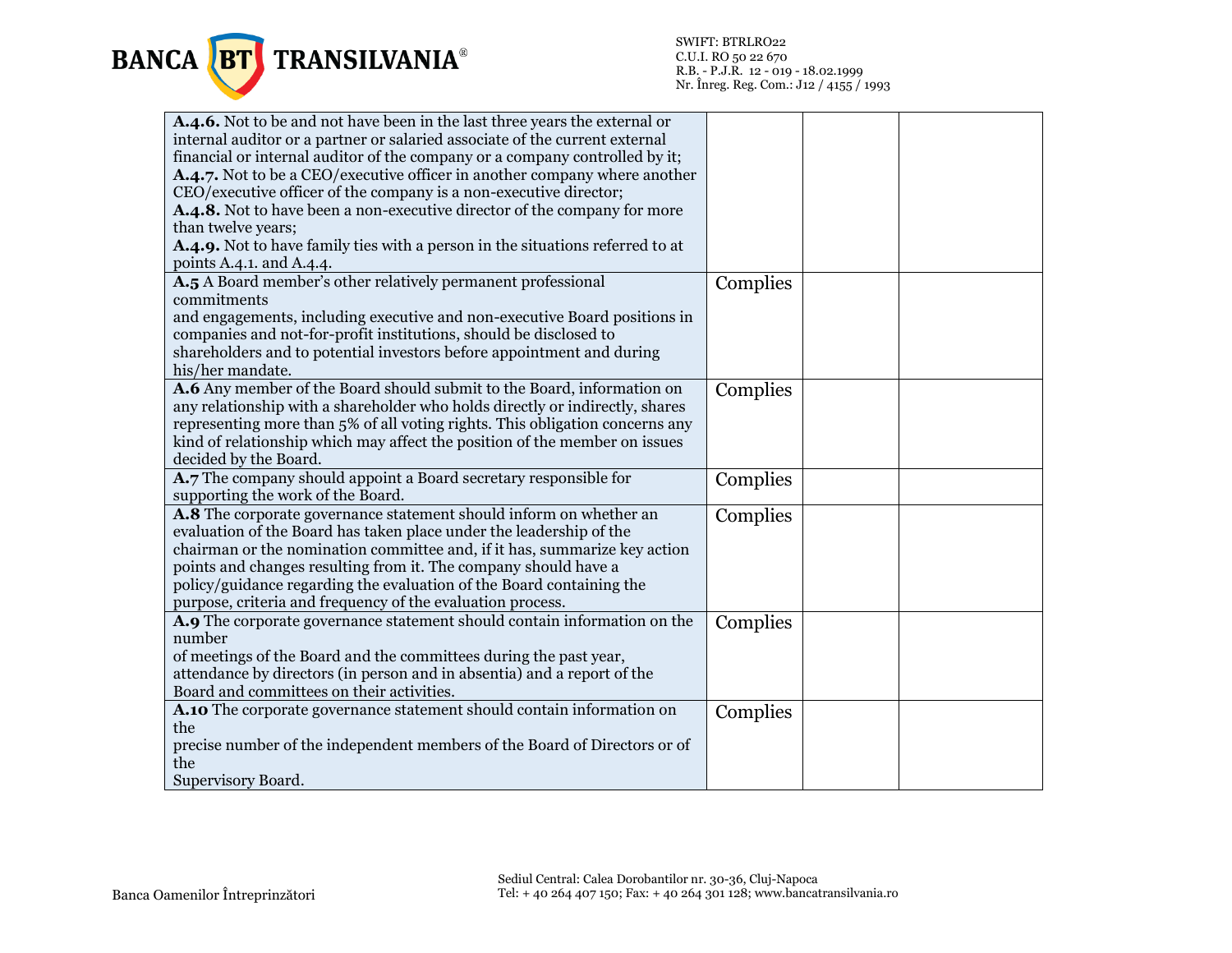

| A.11 The Board of Premium Tier companies should set up a nomination                 | Complies |
|-------------------------------------------------------------------------------------|----------|
| committee formed of non-executives, which will lead the process for Board           |          |
| appointments and make recommendations to the Board. The majority of the             |          |
| members of the nomination committee should be independent.                          |          |
| <b>B.1</b> The Board should set up an audit committee, and at least one member      | Complies |
| should be an independent non-executive. The majority of members,                    |          |
| including the chairman, should have proven an adequate qualification                |          |
| relevant to the functions and responsibilities of the committee. At least one       |          |
| member of the audit committee should have proven and adequate auditing              |          |
| or accounting experience. In the case of Premium Tier companies, the audit          |          |
| committee should be composed of at least three members and the majority             |          |
| of the audit committee should be independent.                                       |          |
| <b>B.2</b> The audit committee should be chaired by an independent non-             | Complies |
| executive member.                                                                   |          |
| B.3 Among its responsibilities, the audit committee should undertake an             | Complies |
| annual assessment of the system of internal control.                                |          |
| <b>B.4</b> The assessment should consider the effectiveness and scope of the        | Complies |
| internal audit function, the adequacy of risk management and internal               |          |
| control reports to the audit committee of the Board, management's                   |          |
| responsiveness and effectiveness in dealing with identified internal control        |          |
| failings or weaknesses and their submission of relevant reports to the Board.       |          |
| <b>B.5</b> The audit committee should review conflicts of interests in transactions | Complies |
| of the company and its subsidiaries with related parties.                           |          |
| <b>B.6</b> The audit committee should evaluate the efficiency of the internal       | Complies |
| control system and risk management system.                                          |          |
| <b>B.7</b> The audit committee should monitor the application of statutory and      | Complies |
| generally accepted standards of internal auditing. The audit committee              |          |
| should receive and evaluate the reports of the internal audit team.                 |          |
| <b>B.8</b> Whenever the Code mentions reviews or analysis to be exercised by the    | Complies |
| Audit Committee, these should be followed by cyclical (at least annual), or         |          |
| ad-hoc reports to be submitted to the Board afterwards.                             |          |
| B.9 No shareholder may be given undue preference over other shareholders            | Complies |
| with regard to transactions and agreements made by the company with                 |          |
| shareholders and their related parties.                                             |          |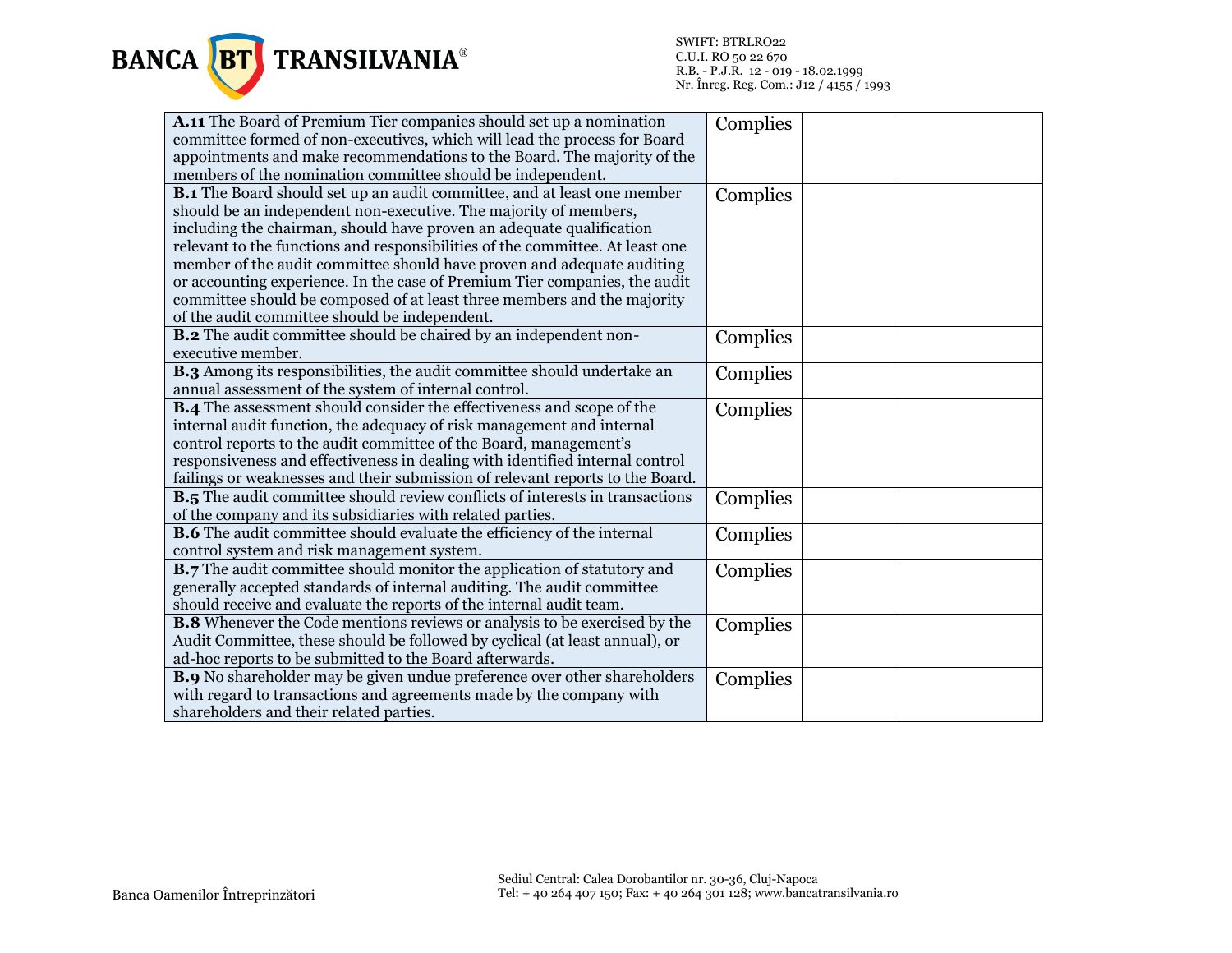

| <b>B.10</b> The Board should adopt a policy ensuring that any transaction of the | Complies |  |
|----------------------------------------------------------------------------------|----------|--|
| company                                                                          |          |  |
| with any of the companies with which it has close relations, that is equal to    |          |  |
| or more than 5% of the net assets of the company (as stated in the latest        |          |  |
| financial report), should be approved by the Board following an obligatory       |          |  |
| opinion of the Board's audit committee, and fairly disclosed to the              |          |  |
| shareholders and potential investors, to the extent that such transactions fall  |          |  |
| under the category of events subject to disclosure requirements.                 |          |  |
| <b>B.11</b> The internal audits should be carried out by a separate structural   | Complies |  |
| division (internal audit department) within the company or by retaining an       |          |  |
| independent third-party entity.                                                  |          |  |
| <b>B.12</b> To ensure the fulfilment of the core functions of the internal audit | Complies |  |
| department, it should report functionally to the Board via the audit             |          |  |
| committee. For administrative purposes and in the scope related to the           |          |  |
| obligations of the management to monitor and mitigate risks, it should           |          |  |
| report directly to the chief executive officer.                                  |          |  |
| <b>C.1</b> The company should publish a remuneration policy on its website and   | Complies |  |
| include in its annual report a remuneration statement on the                     |          |  |
| implementation of this policy during the annual period under review.             |          |  |
| The remuneration policy should be formulated in such a way that allows           |          |  |
| stakeholders to understand the principles and rationale behind the               |          |  |
| remuneration of the members of the Board and the CEO, as well as of the          |          |  |
| members of the Management Board in two-tier board systems. It should             |          |  |
| describe the remuneration governance and decision-making process, detail         |          |  |
| the components of executive remuneration (i.e. salaries, annual bonus, long      |          |  |
| term stock-linked incentives, benefits in kind, pensions, and others) and        |          |  |
| describe each component's purpose, principles and assumptions (including         |          |  |
| the general performance criteria related to any form of variable                 |          |  |
| remuneration). In addition, the remuneration policy should disclose the          |          |  |
| duration of the executive's contract and their notice period and eventual        |          |  |
| compensation for revocation without cause.                                       |          |  |
| The remuneration report should present the implementation of the                 |          |  |
| remuneration policy vis-à-vis the persons identified in the remuneration         |          |  |
| policy during the annual period under review.                                    |          |  |
| Any essential change of the remuneration policy should be published on the       |          |  |
| corporate website in a timely fashion.                                           |          |  |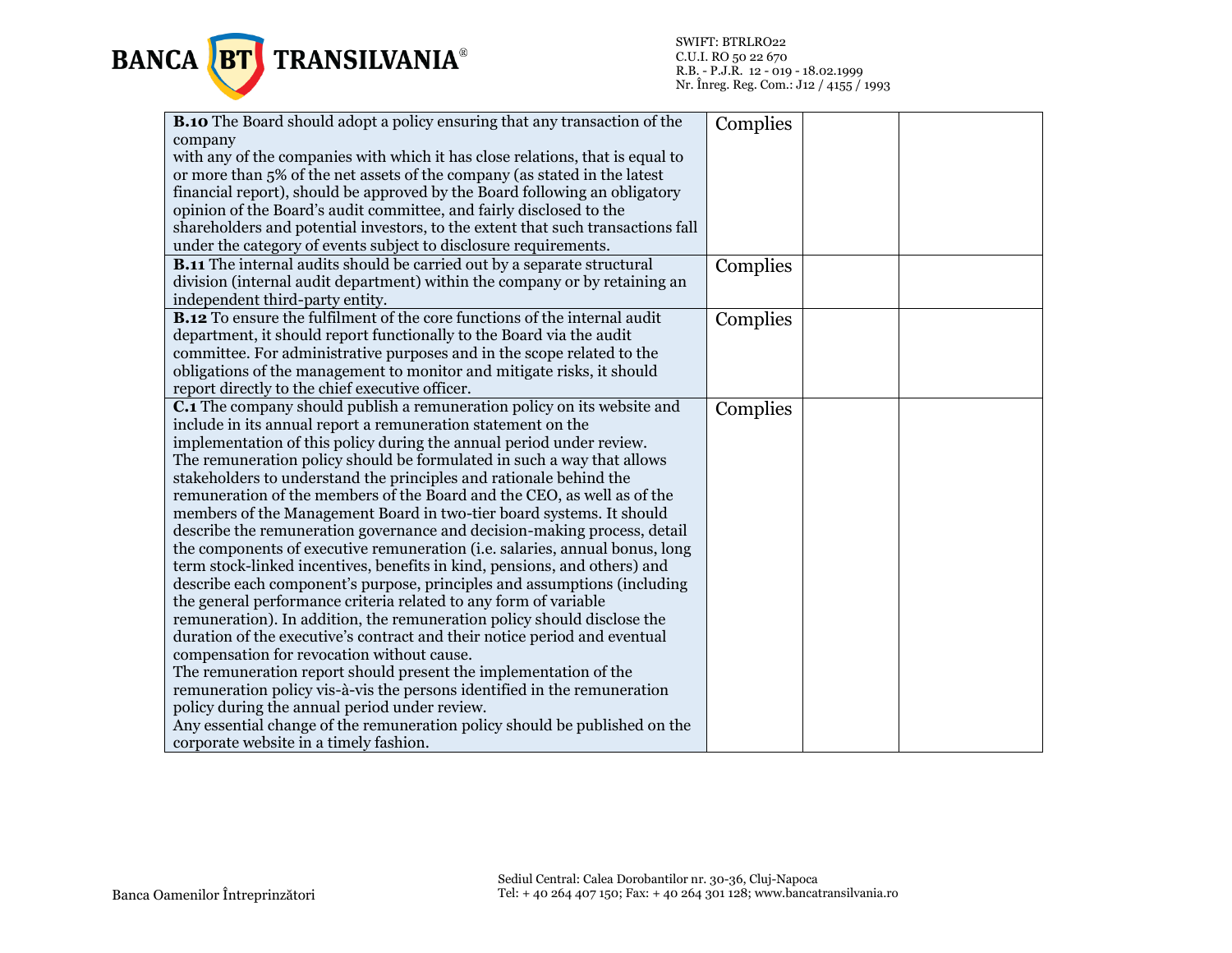

| <b>D.1</b> The company should have an Investor Relations function - indicated, by<br>person (s) responsible or an organizational unit, to the general public. In<br>addition to information required by legal provisions, the company should<br>include on its corporate website a dedicated Investor Relations section, both<br>in Romanian and English, with all relevant information of interest for<br>investors, including: | Complies |  |
|----------------------------------------------------------------------------------------------------------------------------------------------------------------------------------------------------------------------------------------------------------------------------------------------------------------------------------------------------------------------------------------------------------------------------------|----------|--|
| <b>D.1.1</b> Principal corporate regulations: the articles of association, general<br>shareholders' meeting procedures;                                                                                                                                                                                                                                                                                                          | Complies |  |
| D.1.2 Professional CVs of the members of its governing bodies, a Board<br>member's<br>other professional commitments, including executive and non-executive<br>Board positions in companies and not-for-profit institutions;                                                                                                                                                                                                     | Complies |  |
| <b>D.1.3</b> Current reports and periodic reports (quarterly, semi-annual and<br>annual<br>reports) – at least as provided at item $D.8$ – including current reports with<br>detailed<br>information related to non-compliance with the present Code;                                                                                                                                                                            | Complies |  |
| D.1.4 Information related to general meetings of shareholders: the agenda<br>and<br>supporting materials; the procedure approved for the election of Board<br>members;<br>the rationale for the proposal of candidates for the election to the Board,<br>together with their professional CVs; shareholders' questions related to the<br>agenda and the company's answers, including the decisions taken;                        | Complies |  |
| <b>D.1.5</b> Information on corporate events, such as payment of dividends and<br>other distributions to shareholders, or other events leading to the<br>acquisition or limitation of rights of a shareholder, including the deadlines<br>and principles applied to such operations. Such information should be<br>published within a timeframe that enables investors to make investment<br>decisions;                          | Complies |  |
| <b>D.1.6</b> The name and contact data of a person who should be able to provide<br>knowledgeable information on request;                                                                                                                                                                                                                                                                                                        | Complies |  |
| <b>D.1.7</b> Corporate presentations (e.g. IR presentations, quarterly results<br>presentations, etc.), financial statements (quarterly, semi-annual, annual),<br>auditor reports and annual reports.                                                                                                                                                                                                                            | Complies |  |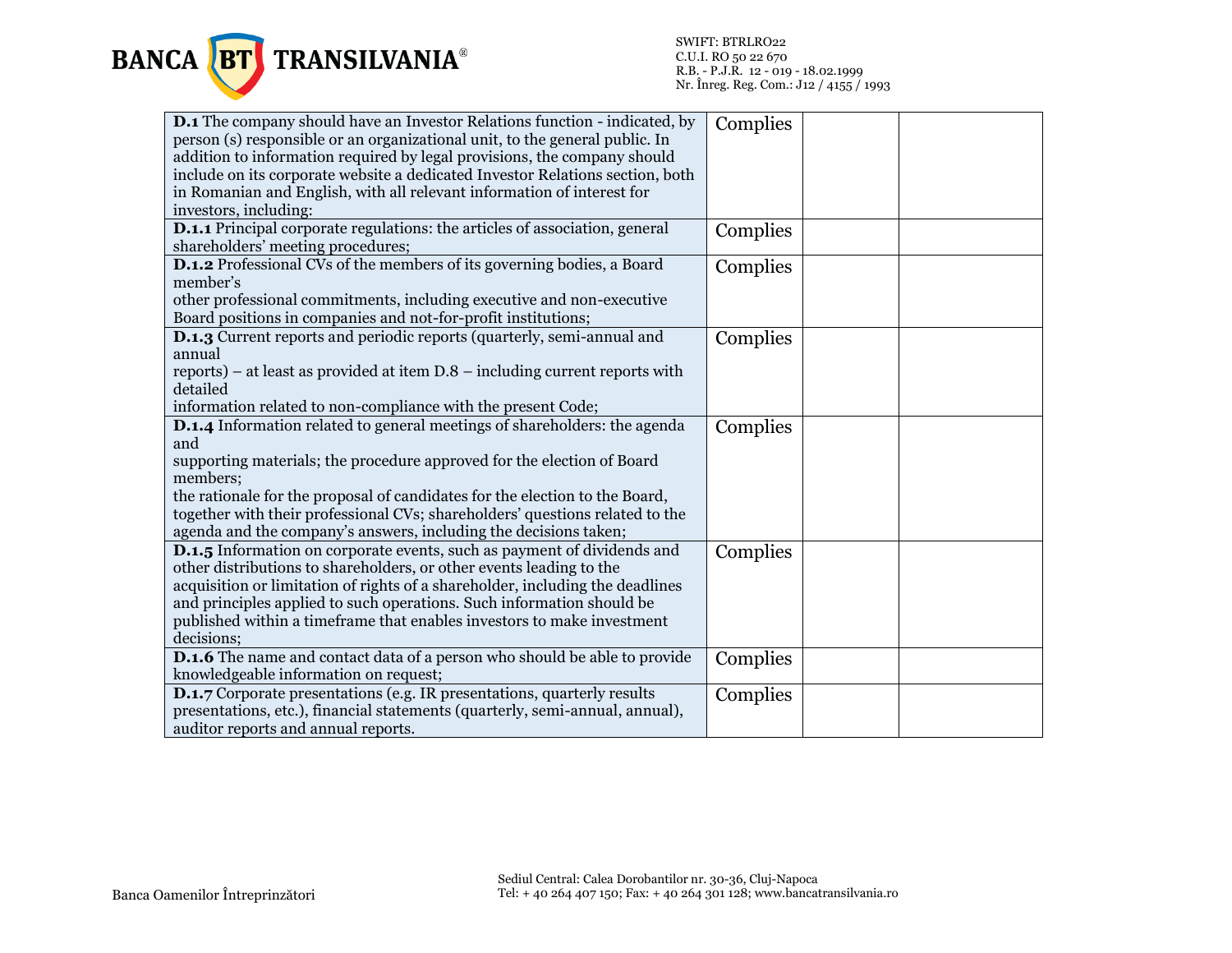

| <b>D.2</b> A company should have an annual cash distribution or dividend policy, | Complies |  |
|----------------------------------------------------------------------------------|----------|--|
| proposed by the CEO or the Management Board and adopted by the Board,            |          |  |
| as a set of directions the company intends to follow regarding the               |          |  |
| distribution of net profit.                                                      |          |  |
| The annual cash distribution or dividend policy principles should be             |          |  |
| published on the corporate website.                                              |          |  |
| <b>D.3</b> A company should have adopted a policy with respect to forecasts,     | Complies |  |
| whether they are distributed or not. Forecasts means the quantified              |          |  |
| conclusions of studies aimed at determining the total impact of a list of        |          |  |
| factors related to a future period (so called assumptions): by nature such a     |          |  |
| task is based upon a high level of uncertainty, with results sometimes           |          |  |
| significantly differing from forecasts initially presented. The policy should    |          |  |
| provide for the frequency, period envisaged, and content of forecasts.           |          |  |
| Forecasts, if published, may only be part of annual, semi-annual or quarterly    |          |  |
| reports. The forecast policy should be published on the corporate website.       |          |  |
| <b>D.4</b> The rules of general meetings of shareholders should not restrict the | Complies |  |
| participation of shareholders in general meetings and the exercising of their    |          |  |
| rights. Amendments of the rules should take effect, at the earliest, as of the   |          |  |
| next general meeting of shareholders.                                            |          |  |
| <b>D.5</b> The external auditors should attend the shareholders' meetings when   | Complies |  |
| their reports are presented there.                                               |          |  |
| <b>D.6</b> The Board should present to the annual general meeting of             | Complies |  |
| shareholders a brief assessment of the internal controls and significant risk    |          |  |
| management system, as well as opinions on issues subject to resolution at        |          |  |
| the general meeting.                                                             |          |  |
| D.7 Any professional, consultant, expert or financial analyst may participate    | Complies |  |
| in the shareholders' meeting upon prior invitation from the Chairman of the      |          |  |
| Board. Accredited journalists may also participate in the general meeting of     |          |  |
| shareholders, unless the Chairman of the Board decides otherwise.                |          |  |
| <b>D.8</b> The quarterly and semi-annual financial reports should include        | Complies |  |
| information in both Romanian and English regarding the key drivers               |          |  |
| influencing the change in sales, operating profit, net profit and other          |          |  |
| relevant financial indicators, both on quarter-on-quarter and year-on-year       |          |  |
| terms.                                                                           |          |  |
| D.9 A company should organize at least two meetings/conference calls with        | Complies |  |
| analysts and investors each year. The information presented on these             |          |  |
| occasions should be published in the IR section of the company website at        |          |  |
| the time of the meetings/conference calls.                                       |          |  |